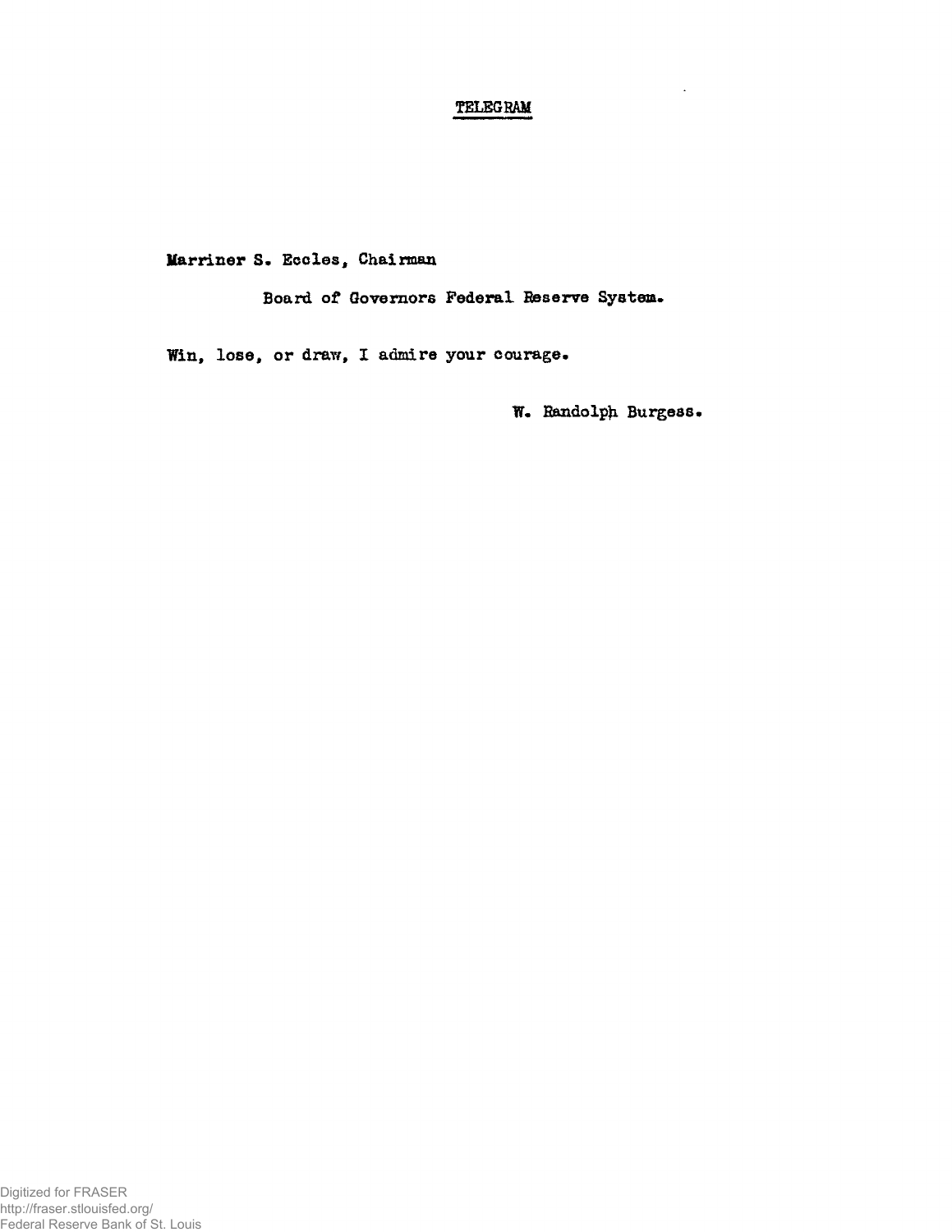**W. RANDOLPH BUEGESS**  55 **Wall Street Hew York 15, H. Y.** 

December 5, 1947

**Dear Marriner:** 

**Shanks for yours of December 3- Sony I missed you at**  lunch, but I was working on our memorandum.

**Ho one can object to your driving hard for your proposal, but I did think that your attack on the motives of** *ihe* **people who**  oppose you was quite uncalled for.

What I hope is that after the shooting dies down on this **we can al l keep hammering on some of the other things that must be done i f we really are to make a dent on this inflation.** 

**In the meantime I am not sure you realize how great a change has taken place in the money situation. By even relatively modest**  action a great deal has already been done to change the trend. I doubt **i f i t is yet enough, but i t at least is a good start.** 

**Sincerely yours,** 

**(Signed) Randolph.** 

**Honorable Marriner S. Eccles Chai man, Board of Governors of the Federal Beserve System Washington, D. C.** 

 $\mathbf{v}=\mathbf{r}$  .

**Contractor**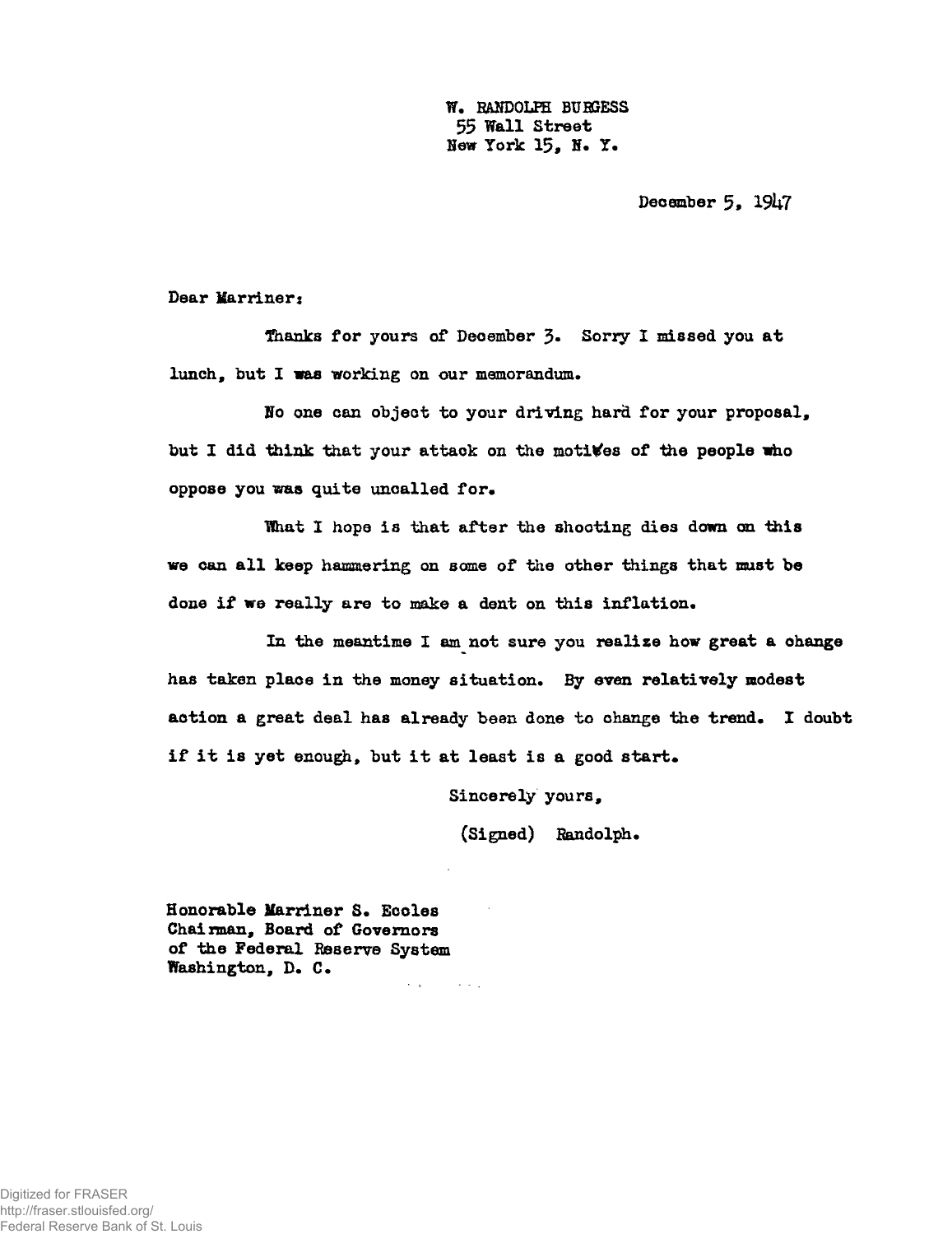*»* 

Dear Handy:

As I have been very busy these days, I have not had an opportunity until now to acknowledge your letter of December 5. Actually, I thought I was most restrained in commenting on the attitude of some of the bankers, fortunately not all of them. They all have to suffer, however, for the mistakes of bad leadership. I did not attack their motives but went out of my way to indicate that they were not to be blamed for the inflation which has taken place so far. They were willing victims, however, of the expansion of bank credit but I refrained from saying so.

There is plenty of room for honest differences of opinion over the Board's proposal. To stigmatize it as socialization of banking comes about as close to demagoguery as anything I can think of. I was sorry to see that sort of thing in the Council's statement. It was all the more ridiculous in view of the fact that the Council had unanimously joined in the Special Report to Congress at the end of 19h0 which recommended doubling what were then the maximum reserve requirements permitted by law; that is,  $26$ ,  $20$  and  $1\text{L}$ per cent on demand deposits of the respective classes of banks. That was far stronger medicine than the Board's proposal, as I think would be clear to anyone who examined it unemotionally and without the innuendoes which were introduced into the discussion.

The weasel words in the Council's statement hardly dispose me to feel very kindly. For instance, the statement suggested "that the System and the Treasury already have large powers without new legislation to place credit under broad restraints," and then listed the relatively innocuous discount rate, reserve requirements at central reserve cities, coupled with the statement that "by open market operations the System can control the reserves of the member banks and limit their lending power." If that means anything, it means that the Open Market Committee should abandon market support. When he testified, Ned Brown was careful to say that he did not favor any such course.

That sort of double-talk in the statement goes against my grain. It is all a piece with the increased gold reserve requirements which somebody sold to Mr. Wolcott. If it had survived in Congress it might have embarrassed the Reserve Banks somewhat in their day to day operations. Otherwise it was meaningless or, as Collins of the New York Times put it, "a hoax, pure and simple." It did help to muddy the waters and add to the confusion.